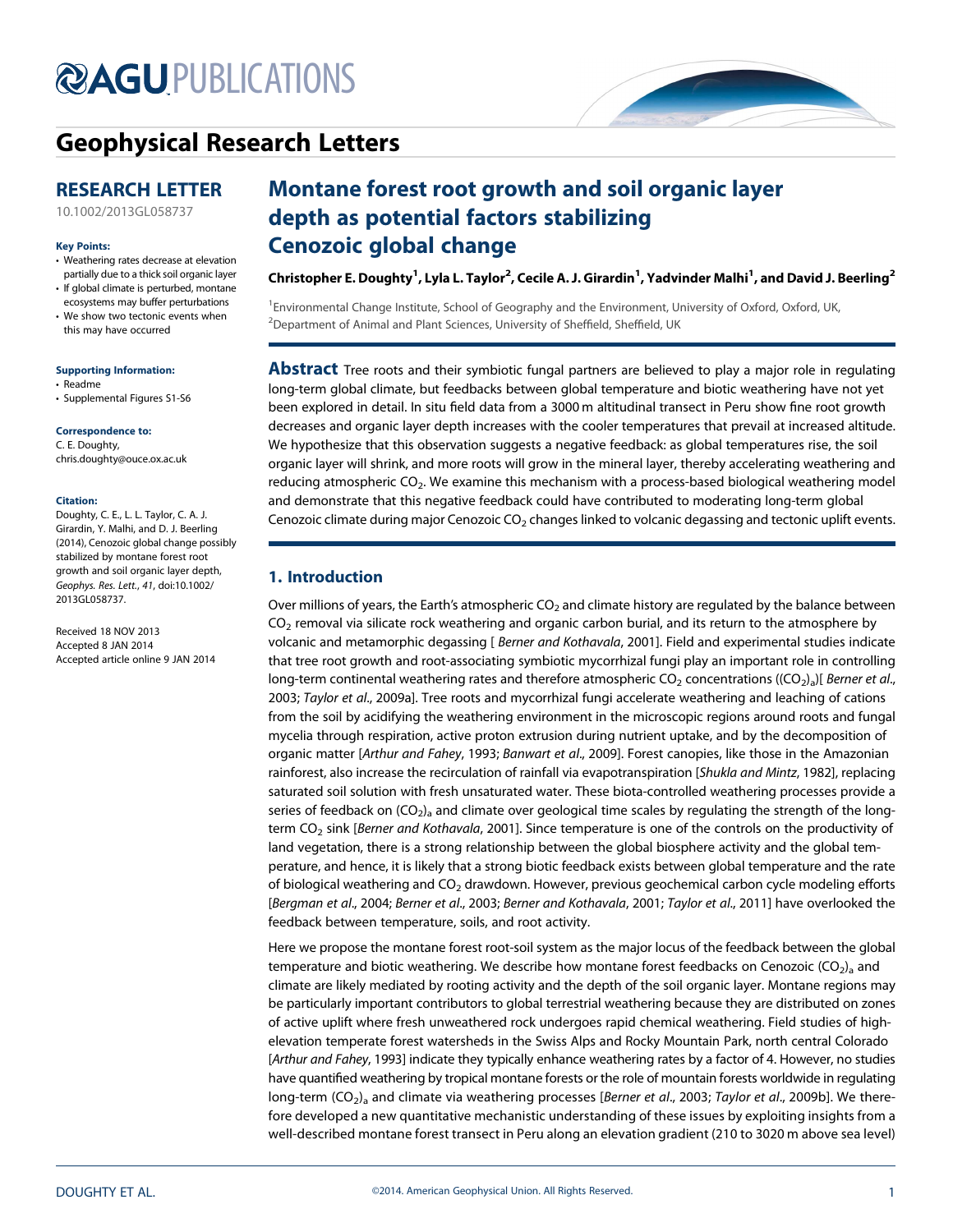

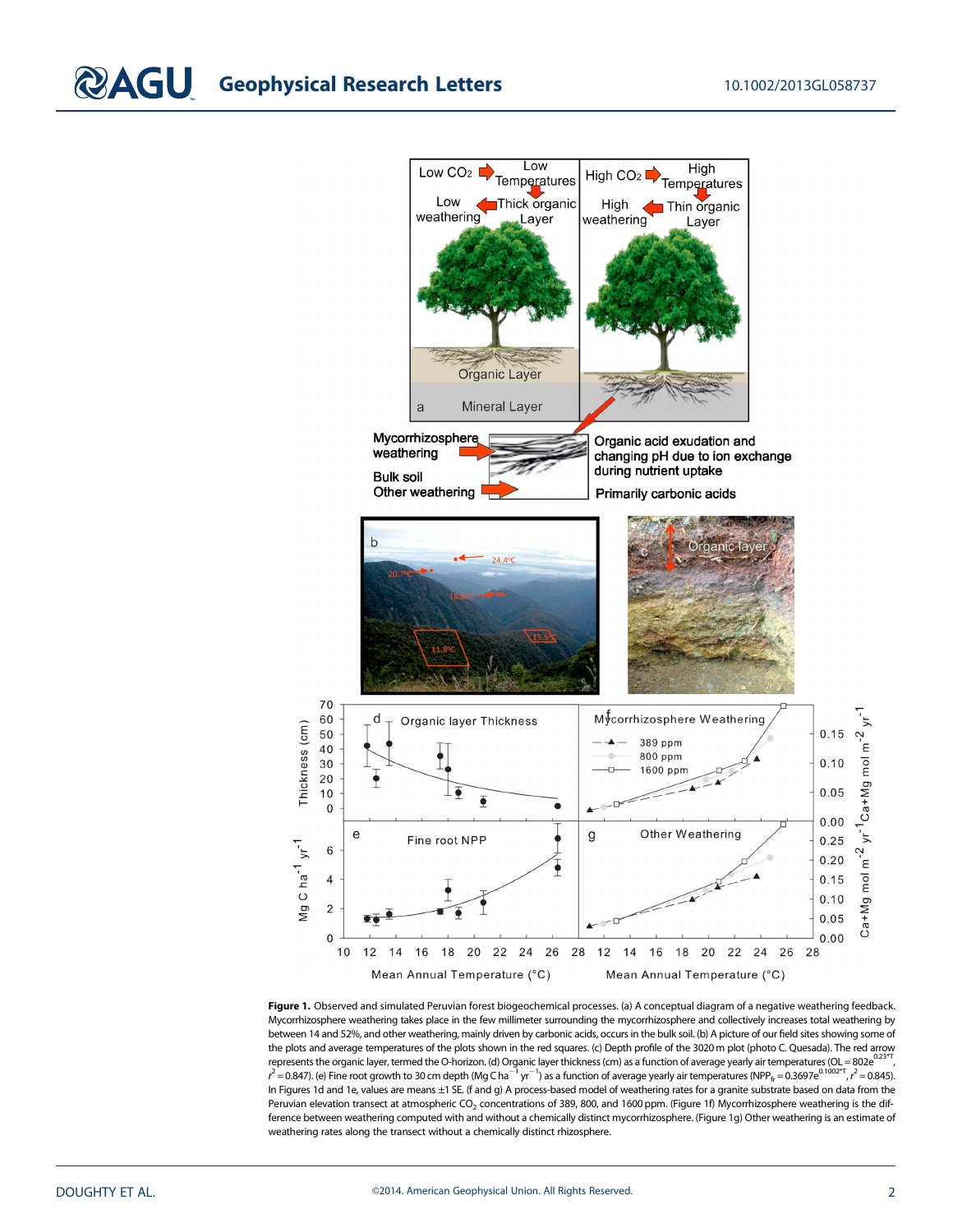(Figure 1b) [Girardin et al., 2010; Malhi et al., 2010; Salinas et al., 2011]. The Peruvian transect has relatively homogeneous soil moisture conditions coupled with a marked mean annual temperature (MAT) gradient of 12.5 to 25°C, which suggests that the temperature is the main driver of changes in forest growth and soil development [Girardin et al., 2010; Salinas et al., 2011].

We use a modeling framework constrained by the observations of the Peruvian transect to investigate and quantify the potential role of montane tropical forests in stabilizing major Cenozoic (CO<sub>2</sub>)<sub>a</sub> and climate change for two illustrative tectonic events: first, during a major episode of  $CO<sub>2</sub>$  degassing with the end-Cretaceous emplacement of the basaltic Deccan traps (65 Myr ago) and second, during increased tectonic uplift of the past 45 Myr [Garzione et al., 2006; Pagani et al., 2009; Rowley and Currie, 2006]. Our focus is on the Cenozoic, as the time when major clades of tropical forest trees originated and became established [Davis et al., 2005; Wang et al., 2009], including the tropical evergreen angiosperm tree lineages within the Rosids that dominate the Peruvian forests. Tree lineages within these forests form arbuscular mycorrhizal (AM) fungal partnerships that actively weather silicate minerals in soils [Quirk et al., 2012].

## 2. Materials and Methods

We established nine experimental plots in the southern Peruvian Andes and adjacent lowlands, where we estimated fine root production per unit area and time (Mg C ha $^{-1}$  yr $^{-1}$ ) by allowing roots to grow in 9-16, 30 cm deep cores per plot of originally root-free soil surrounded by mesh, which we collected and counted every three months [Girardin et al., 2010]. In addition, we measured organic layer depth (leaf litter layer and O-horizon comprised exclusively of decomposing plant material with no weatherable material), soil respiration, total net primary production (NPP), and climate with weather stations at three points (3020 m, 1500 m, and 210 m) along the elevation transect. We use the results of those measurements to constrain a process-based "biological proton cycle" model (it accounts for changing H+ to predict pH) [Taylor et al., 2011; Taylor et al., 2012] combined with the Sheffield dynamic global vegetation model [Beerling et al., 1997] to simulate growth along the transect under a range of  $(CO<sub>2</sub>)<sub>a</sub>$  from 389 to 1600 ppm (Figures 1f and 1g). This process-based dynamic global vegetation model of terrestrial carbon and nitrogen cycling and the resulting simulated silicate weathering fluxes has produced accurate results when compared with observations from other forested watersheds, including those dominated by AM tropical trees [Taylor et al., 2012].

Field data, such as fine root NPP, organic layer depth, mean monthly temperature, humidity, precipitation, soil moisture, and soil respiration along with  $(CO<sub>2</sub>)<sub>a</sub>$  inform the biological weathering model, which assumes an exponential distribution of fine roots and  $CO<sub>2</sub>$  in the soil (total root mass decreases exponentially with depth). Using kinetic rate laws and equilibrium chemistry, the model calculates weathering of silicate rocks (basalt and granite) as a function of temperature, soil pH, and concentration of low molecular weight organic chelators (modeled as oxalate) [Taylor et al., 2011]. Minerals are weathered throughout the soil profile by carbonic and organic acids. However, within a few millimeters of fine roots and their mycorrhizal hyphae (the mycorrhizosphere), weathering is dominated by organic acid exudation and changing pH due to ion exchange during nutrient uptake (Figure 1a). Model runs with and without such a chemically distinct mycorrhizosphere suggest that the mycorrhizosphere increases the total soil weathering flux by 14 to 52%, with the greatest enhancement occurring on granite at high atmospheric  $CO<sub>2</sub>$ , high temperature, and thin organic layer.

We then compute the global weathering rates by applying our simulations of weathering rates as a function of temperature and organic layer thickness from the transect to areas with elevations exceeding 250 m under two scenarios: (1) increased  $CO<sub>2</sub>$  degassing from volcanism during the end-Cretaceous emplacement of the Deccan traps (65 Myr) and (2) during the increased tectonic uplift during the past 45 Myr of the Cenozoic [Garzione et al., 2006; Pagani et al., 2009; Rowley and Currie, 2006]. We limit these global simulations to igneous areas above 250 m because of the greater abundance of weatherable materials in uplifted regions and call these regions "montane" even though they may consist of plateaus. For each montane pixel, monthly temperature is determined based on climate simulations, elevation, and atmospheric  $CO<sub>2</sub>$  concentration. Based on this temperature, we calculate organic layer depth, fine root NPP, and percentage of the roots in the mineral layer. We then estimate weathering rates for each pixel, which we sum globally separating "mycorrhizosphere" (with a chemically distinct mycorrhizosphere) and "other" (without a chemically distinct mycorrhizosphere) weathering (Figures 1f and 1g). Mycorrhizosphere weathering includes only the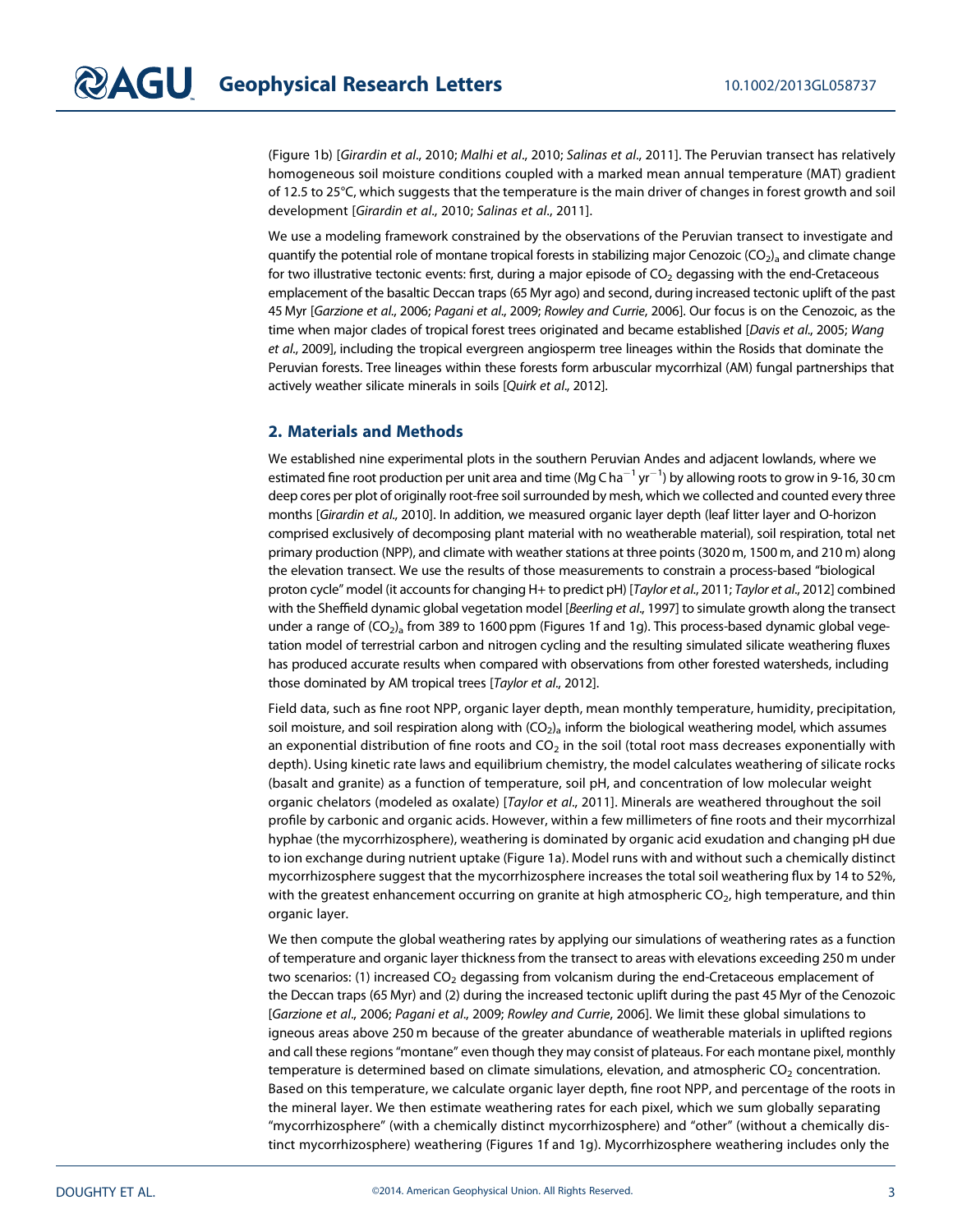organic acid exudation and changing pH that affect weathering within a few millimeter of fine roots and their mycorrhizal hyphae whereas other includes all other types of weathering in the bulk soil solution, but is primarily weathering from carbonic acids (see Supporting Information for further methodological details and Figure 1a).

## 3. Results and Discussion

Soil organic layer depth sharply decreased with increased mean annual temperatures between the upland and lowland sites across the Peruvian transect indicating organic layer depth is a strongly temperaturedependent ecosystem property (Figure 1d). This thinning of the organic layer led to an estimated ~3-fold increase in the penetration of roots into the mineral layer at the bottom of the elevation gradient versus the top. Measured root growth indicates that the roots do not preferentially grow below the organic layer into the mineral layer to access nutrients (Figure S1 of the Supporting Information). As soil organic layer depth decreased with increased temperatures along the transect, net primary production of fine roots, as measured using soil in-growth cores, increased, due to warmer temperatures and increased growth rates, which further increased the surface area of roots in the mineral layer (Figure 1e). We hypothesize that the depth of the soil organic layer is a potentially important, but largely overlooked, control on biological weathering rates because only fine roots and mycorrhizal fungal networks that reach the mineral layer can contribute directly to weathering (Figure 1a).

Roots take up cations, which will lead to lower rhizosphere pH, enhancing weathering nonlinearly in the few millimeters surrounding the root system. Therefore, the regions surrounding root systems contribute substantially to the total weathering of the soil when these roots are in proximity to weatherable rock materials but not if the roots are growing within the organic layer of the soil (see Supplementary Online Material (SOM) for further details). The lack of primary mineral grains in the upper organic layer (O-horizon) of soils (Figures 1a and 1d) means there is no major weathering in that layer [Rosling et al., 2004]. Root, fungal, and microbial respiration increases the partial pressure of  $CO<sub>2</sub>$  throughout the soil profile. Because carbonic acid weathering is not restricted to the mycorrhizosphere, we classify it as other weathering.

The field data were combined with a process-based weathering model to estimate a likely ~5.5-fold increase in biological weathering rates from the top of our elevation gradient to the bottom (not including  $CO<sub>2</sub>$ fertilization which could increase weathering by ~50% from 389 ppm to 1000 ppm ) (Figure 1f) [Taylor et al., 2011; Taylor et al., 2012]. This is greater than the threefold increase estimated for the Swiss Alps across a narrower altitudinal gradient (2400-220 m above sea level) [Berner et al., 2003]. These modeling results and field site data provide evidence that climate changes across the elevation gradient may moderate the penetration of roots into the soil mineral layer below, thus reducing weathering during cold periods and accelerating it during warm periods.

We used our synthetic modeling framework to assess the contribution of montane forest ecosystems worldwide (further justified in the SOM) to terrestrial weathering of granite and basalt-dominated terrains under a contemporary CO<sub>2</sub> (362 ppm) and modern observational climate (1992–2002). Globally, we estimate weathering on granitic or basaltic montane regions (>250 m above sea level) currently accounts for ~79% of the total weathering flux of Ca and Mg base cations (after correcting for relief and runoff [Taylor et al., 2012]), even though such regions cover only ~7% of the global surface. These results highlight the potential for montane forest ecosystems to exert large effects at the global scale and play a key role in Cenozoic  $(CO_2)$ <sub>a</sub> and climate stabilization during geotectonic perturbations of the geochemical carbon cycle.

We then investigated the potential feedback of montane forest weathering (i.e., in orographic regions >250 m elevation, see Figure 2a) on  $(CO_2)$ <sub>a</sub> and climate during the eruption of the basaltic Deccan traps, 65 Myr ago, a major episode of volcanism that added an estimated  $1.6 \times 10^{18}$  moles CO<sub>2</sub> to the atmosphere over a period of ~1.2 Myr [Dessert et al., 2001]. We calculate changes in  $(CO<sub>2</sub>)<sub>a</sub>$  during this period using a simple geochemical carbon cycle model [Dessert et al., 2001] combined with geography, orography and a baseline late-Cretaceous global climate simulation [Pope et al., 2000]. Simulations indicate that the peak (CO<sub>2</sub>)<sub>a</sub> increased average global temperatures by ~1.73°C which, through increased temperature driven decomposition, decreased the thickness of the soil organic layer globally by an average of ~10%. Our simulations indicate that this decrease in the thickness of the organic layer allowed 19% more fine root NPP in the mineral layer and thereby increased weathering (Figures 2b and 2c). These effects, together with increased forest NPP and geographical extent,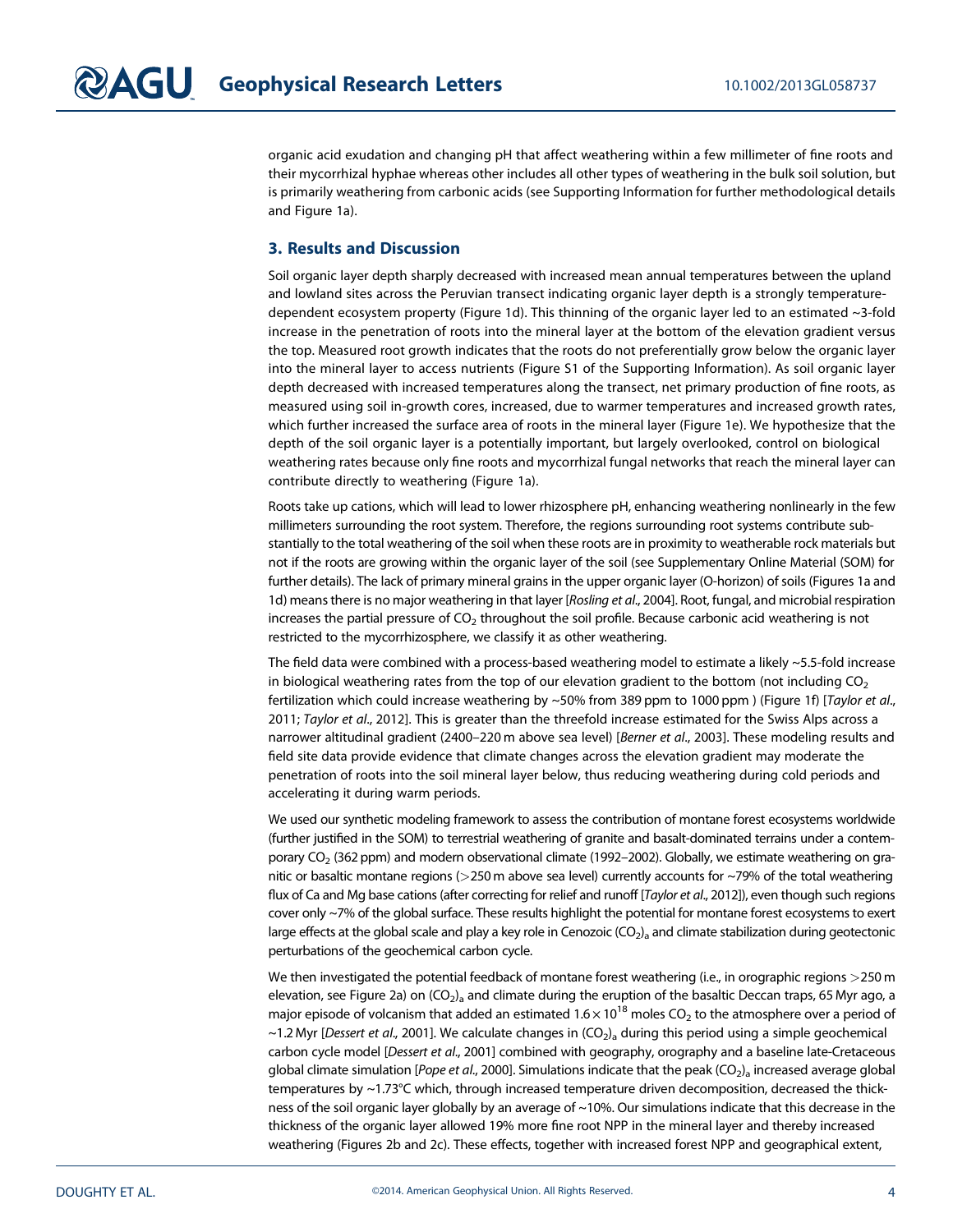# **COAGU** Geophysical Research Letters 10.1002/2013GL058737



Figure 2. Simulated global forest and other weathering responses to end-Cretaceous volcanism. (a) Map of global montane (>250 m elevation) biological weathering (log<sub>10</sub> mol Ca + Mg m $^{-2}$ yr $^{-1}$ ) ~65 Myr ago. (b) Change in global average fine root NPP in the mineral layer (black line) with 1 equal to the levels at ~65 Myr ago. (c) Change in global average organic depth thickness (gray line) and root penetration in the mineral layer (black line). (d) Change in the total CO<sub>2</sub> sequestered (black line) and percent mycorrhizosphere/total weathering (gray line). (e) Change in the global average mycorrhizosphere (blue), other (red), and total weathering (black) over a 1.5 Myr period.

increased biological silicate weathering rates by 42% (40–44%) (Figure 2e). Overall, our simulations indicate that the total global CO<sub>2</sub> sequestered through montane weathering increased by ~19% or 50 ppm Myr $^{-1}$ (Figure 2d). This compares to an estimated 57 ppmv decrease in  $(CO<sub>2</sub>)<sub>a</sub>$  from increased weathering due to the basalt from the Deccan traps themselves [Dessert et al., 2001]. These simulations suggest that montane forest-driven silicate weathering probably exerted an important stabilizing climate feedback during the eruption of the Deccan traps by increasing the biological component to almost 25% of the total weathering (Figure 2d) and root penetration of the mineral layer by ~20% (Figure 2c), reducing peak  $(CO_2)$ <sub>a</sub> and temperatures during the extreme volcanism.

We next simulated the geochemical carbon cycle effects of global montane forest-silicate weathering responses to the uplift of the Himalayas, the Rockies, the Andes, and the New Guinea arc over the past 45 Myr (see red boxes in Figure 3a) [Garzione et al., 2006; Pagani et al., 2009; Rowley and Currie, 2006], assuming a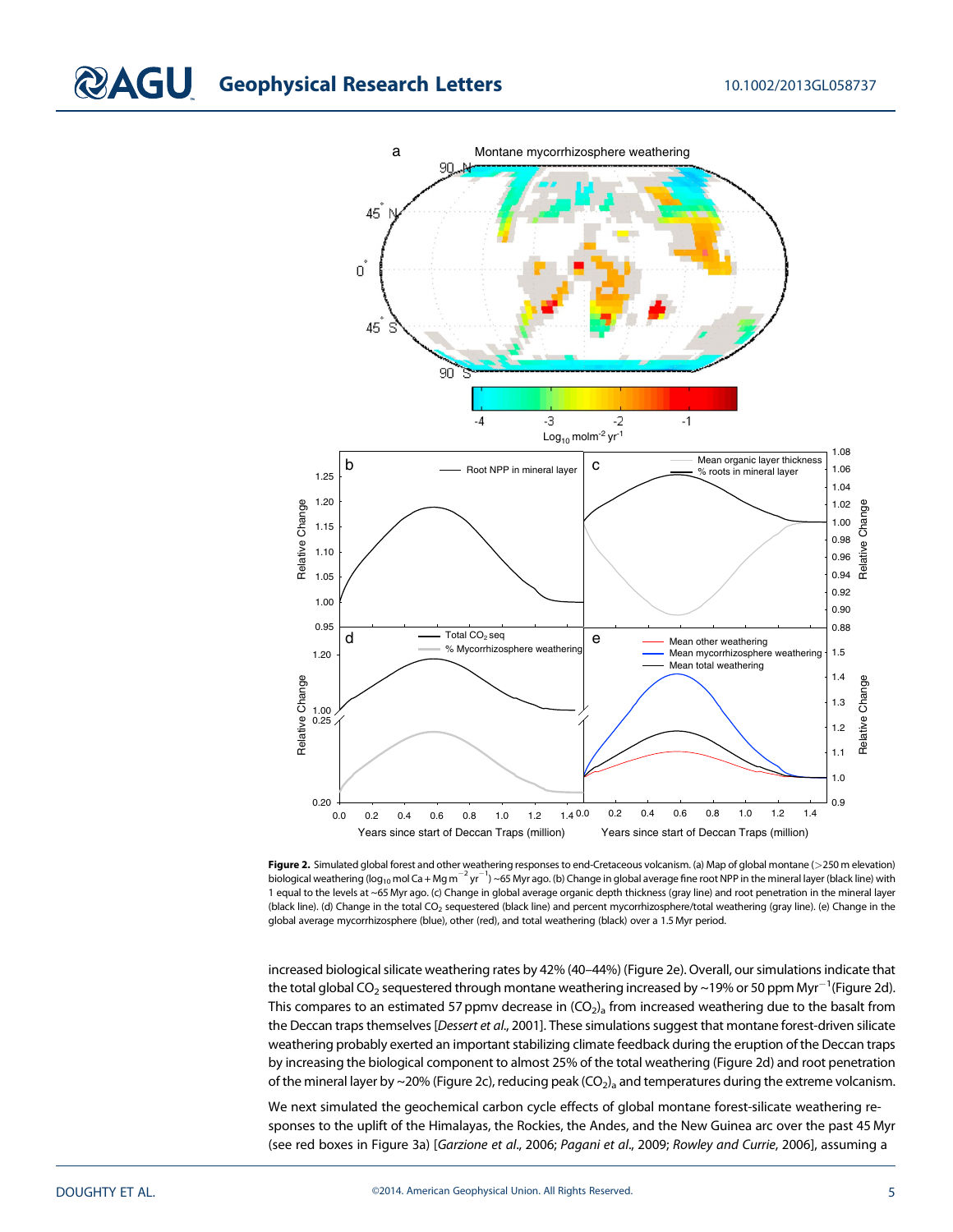# **COAGU** Geophysical Research Letters 10.1002/2013GL058737



Figure 3. Simulated global forest and abiotic weathering responses to Cenozoic uplift events. (a) Map of current global montane ( $>$ 250 m elevation) biological weathering (log<sub>10</sub> mol Ca + Mg m<sup>-2</sup> yr<sup>-1</sup>). Red boxes show areas of uplift including the Himalaya (uplift from 40 Myr ago and continuing for 20 Myr), the Rockies (40 Myr ago and continuing for 10 Myr), the Andes (25 Myr ago and continuing for 10 Myr), and the New Guinea arc (15 Myr ago and continuing for 5 Myr). (b) Change in the global average fine root NPP in the mineral layer (black line) with 1 equal to the levels at 45 Myr ago. (c) Change in the global average soil organic layer depth thickness (gray line) and root penetration in the mineral layer (black line). (d) Change in the total CO<sub>2</sub> sequestered (black line), the total area uplifted (>250 m) (gray line), and the percent biological/total weathering (black dashed line). (e) Change in the total summed weathering (black stippled line) and per pixel averaged (solid lines) mycorrhizosphere (with mycorrhizosphere, blue), other (without mycorrhizosphere, red), and total (black) weathering rates from (left column) 45 Myr ago to today.

mean initial (CO<sub>2</sub>)<sub>a</sub> based on proxy data sets (~1100 ppm) [Beerling and Royer, 2011]. Total uplifted area (>250 m) increased in our model by ~37% (Figures 3a and 3d), leading to more surface area for weathering, CO<sub>2</sub> removal and a 4.2°C decline in MAT in our simulation. Our simulations indicate that falling (CO<sub>2</sub>)<sub>a</sub> and a cooling from mountain building slowed soil organic matter decomposition and increased the organic layer depth (Figure 3c), thereby reducing root penetration into the mineral layer (Figures 3b and 3c) and decreasing per pixel biological weathering by 43% (41–46%) (Figure 3e). We estimate that the total summed weathering initially increased by ~10%, leading to a drawdown of  $(CO<sub>2</sub>)<sub>a</sub>$  as new weatherable material was exposed through uplift, but then stabilized ~20 Myr ago as per pixel weathering rates decreased (Figure 3e). Our simulations indicate that without the effect of the montane vegetation feedback,  $(CO<sub>2</sub>)<sub>a</sub>$  would have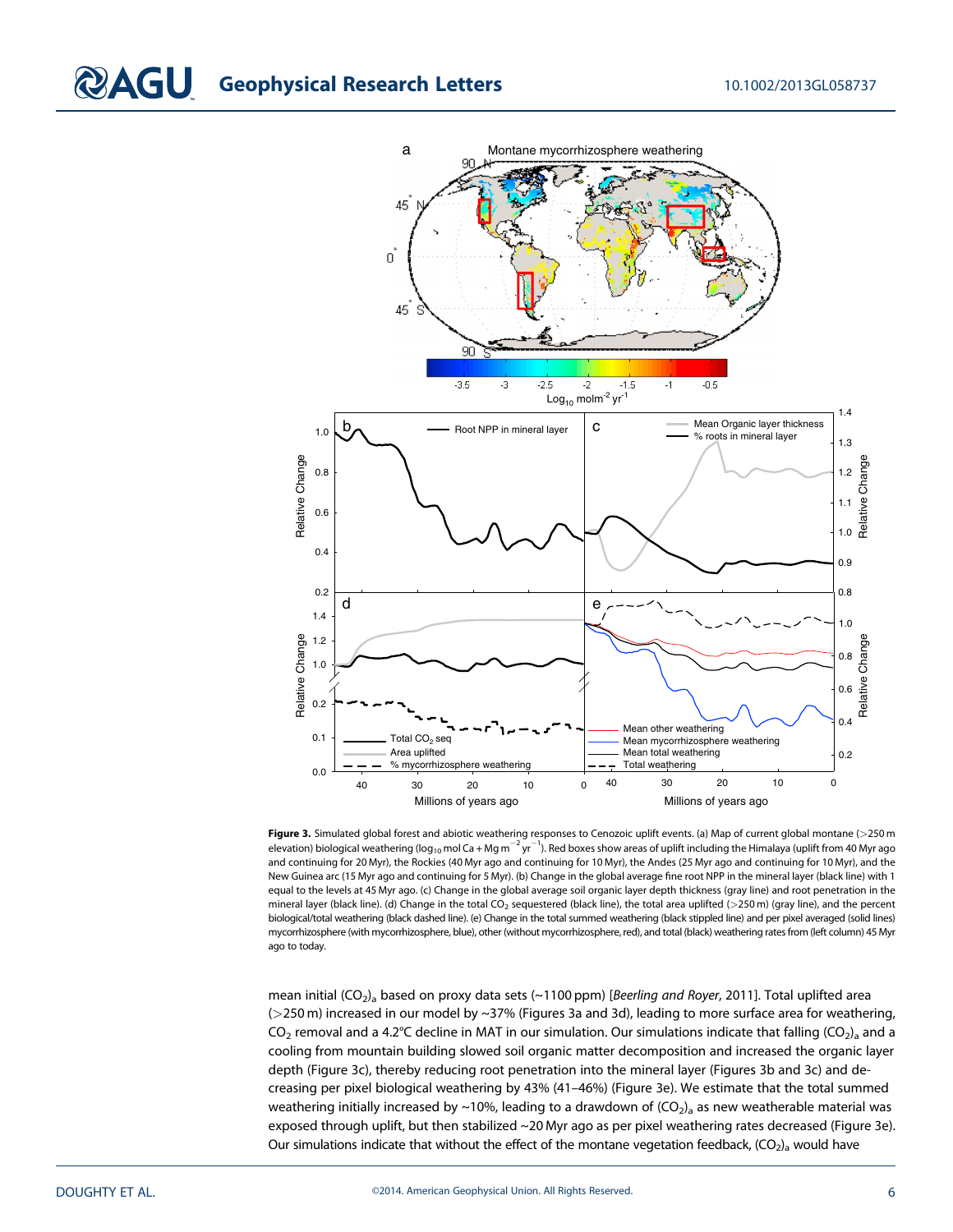continued to decline as global weathering rates continued to exceed  $(CO<sub>2</sub>)<sub>a</sub>$  sources (Figure 3e). Montane forests therefore may have played an important role in stabilizing  $(CO<sub>2</sub>)<sub>a</sub>$  and climate over the past 45 Myr. Sensitivity analyses indicate that ~50% of the total decrease in weathering in Figure 3b is due to the biological weathering feedback (Figure S6 of the Supporting Information). Although abiotic weathering is a larger percentage of total weathering (initially ~78%) (Figure 3d), biological weathering is much more sensitive to  $(CO<sub>2</sub>)<sub>a</sub>$  and climate (Figure 3e) leading to important climate stabilizing roles for both.

The strength of the negative feedback (i.e., higher temperatures leading to increased weathering rates) simulated here are partially dependent on how trees allocate their carbon (i.e., whether they allocate fixed carbon toward more leaves or more fine roots) under conditions of stress, such as cold temperatures or low  $(CO<sub>2</sub>)<sub>a</sub>$ . Predicting changing root growth with diminished NPP can be difficult because root growth may respond to precipitation or nutrient status as well as temperature and  $(CO<sub>2</sub>)<sub>a</sub>[Liu$  and Greaver, 2010; Metcalfe et al., 2008]. To test the sensitivity of our study to different root growth scenarios, we repeated the simulations reported in Figures 2 and 3 (Figures S4 and S5 of the Supporting Information) assuming 50% of the area is dominated by regions where root growth decreases with warmer temperatures. However, we obtain broadly similar results as before because decreasing temperatures caused the soil organic layer to thicken, thereby preventing additional root growth from penetrating into the mineral layer. Moreover, any  $(CO<sub>2</sub>)<sub>a</sub>$  fertilization would further strengthen the negative climate feedback by increasing the total NPP available for root growth. This indicates that the changing organic layer depth plays a larger role in climate stabilization than changing fine root NPP. The decrease in organic layer depth with increased temperatures occurs because although leaf production at the bottom of the elevation gradient is ~double that at the top, the residence time of litter is ~4 times less [Salinas et al., 2011], which leads to the depletion of organic material. In addition, processes of organic matter production and associated autotrophic respiration are generally less sensitive to warmer temperatures than heterotrophic respiration, which drives further reductions in organic soil thickness [Kerkhoff et al., 2005].

Our simulations highlight the important yet previously overlooked role that the decomposition of the organic layer could have played in buffering global Cenozoic geochemical carbon cycle perturbations. Decomposition processes have previously been shown to impact weathering rates as warmer conditions increase dissolved organic carbon release from decomposition, influencing soil pH, and dampening the feedback between productivity and weathering [Banwart et al., 2009]. However, we have demonstrated a different process where cooler temperatures slow decomposition, allowing a thick litter layer to accumulate which may prevent roots from actively weathering rocks in the mineral layer of soils. This negative feedback is likely to be robust both spatially and temporally because it is dependent on decomposition processes that are largely environmentally driven [Salinas et al., 2011] and stable through time [Robinson, 1990].

#### **Acknowledaments**

We thank David Read, Jonathan Leake, Dana Royer, and Dan Metcalfe for their comments. We thank F. Farfán Amézquita, J.E. Silva-Espejo, and Walter Huaraca-Huasco for their data collection. This paper is a product of the Andes Biodiversity and Ecosystems Research Group. C.E.D. was supported by the Gordon and Betty Moore Foundation and Geocarbon, and the field data collection in Peru was also supported by the UK Natural Environment Research Council. Y.M. is supported by the Jackson Foundation and an ERC Advanced Investigator grant. L.L.T. is supported by a NERC award to D.J.B. (NE/J00748X/1). D.J.B. acknowledges a Royal Society-Wolfson Research Merit award and an ERC Advanced Investigator grant (CDREG, 322998).

The Editor thanks Jerome Gaillardet and an anonymous reviewer for their assistance in evaluating this paper.

### **References**

Arthur, M. A., and T. J. Fahey (1993), Controls on soil solution chemistry in a sub-alpine forest in north-central Colorado, Soil Sci. Soc. Am. J., 57(4), 1122–1130.

Banwart, S. A., A. Berg, and D. J. Beerling (2009), Process-based modeling of silicate mineral weathering responses to increasing atmospheric CO2 and climate change, Global Biogeochem. Cycle, 23, GB4013, doi:[10.1029/2008GB003243](http://dx.doi.org/10.1029/2008GB003243).

Beerling, D. J., and D. L. Royer (2011), Convergent Cenozoic CO<sub>2</sub> history, Nat. Geosci., 4(7), 418–420.

Beerling, D. J., F. I. Woodward, M. Lomas, and A. J. Jenkins (1997), Testing the responses of a dynamic global vegetation model to environmental change: A comparison of observations and predictions, Global Ecol. Biogeogr. Lett., 6(6), 439–450.

Bergman, N. M., T. M. Lenton, and A. J. Watson (2004), COPSE: A new model of biogeochemical cycling over Phanerozoic time, Am. J. Sci., 304(5), 397–437.

Berner, E. K., R. A. Berner, and K. L. Moulton (2003), 5.06 - Plants and mineral weathering: Present and past, in Treatise on Geochemistry, edited by Heinrich D. Holland and K. K. Turekian, pp. 169–188, Pergamon, Oxford, U.K.

Berner, R. A., and Z. Kothavala (2001), GEOCARB III: A revised model of atmospheric CO<sub>2</sub> over phanerozoic time, Am. J. Sci., 301(2), 182-204. Davis, C. C., C. O. Webb, K. J. Wurdack, C. A. Jaramillo, and M. J. Donoghue (2005), Explosive radiation of malpighiales supports a mid-Cretaceous origin of modern tropical rain forests, Am. Nat., 165(3), E36–E65.

Dessert, C., B. Dupre, L. M. Francois, J. Schott, J. Gaillardet, G. Chakrapani, and S. Bajpai (2001), Erosion of Deccan Traps determined by river geochemistry: Impact on the global climate and the Sr-87/Sr-86 ratio of seawater, Earth Planet. Sci. Lett., 188(3–4), 459–474.

Garzione, C. N., P. Molnar, J. C. Libarkin, and B. J. MacFadden (2006), Rapid late Miocene rise of the Bolivian Altiplano: Evidence for removal of mantle lithosphere, Earth Planet. Sci. Lett., 241(3–4), 543–556.

Girardin, C. A. J., et al. (2010), Net primary productivity allocation and cycling of carbon along a tropical forest elevational transect in the Peruvian Andes, Global Change Biol., 16(12), 3176–3192.

Kerkhoff, A. J., B. J. Enquist, J. J. Elser, and W. F. Fagan (2005), Plant allometry, stoichiometry and the temperature-dependence of primary productivity, Global Ecol. Biogeogr., 14(6), 585–598.

Liu, L. L., and T. L. Greaver (2010), A global perspective on belowground carbon dynamics under nitrogen enrichment, Ecology Lett., 13(7), 819–828.